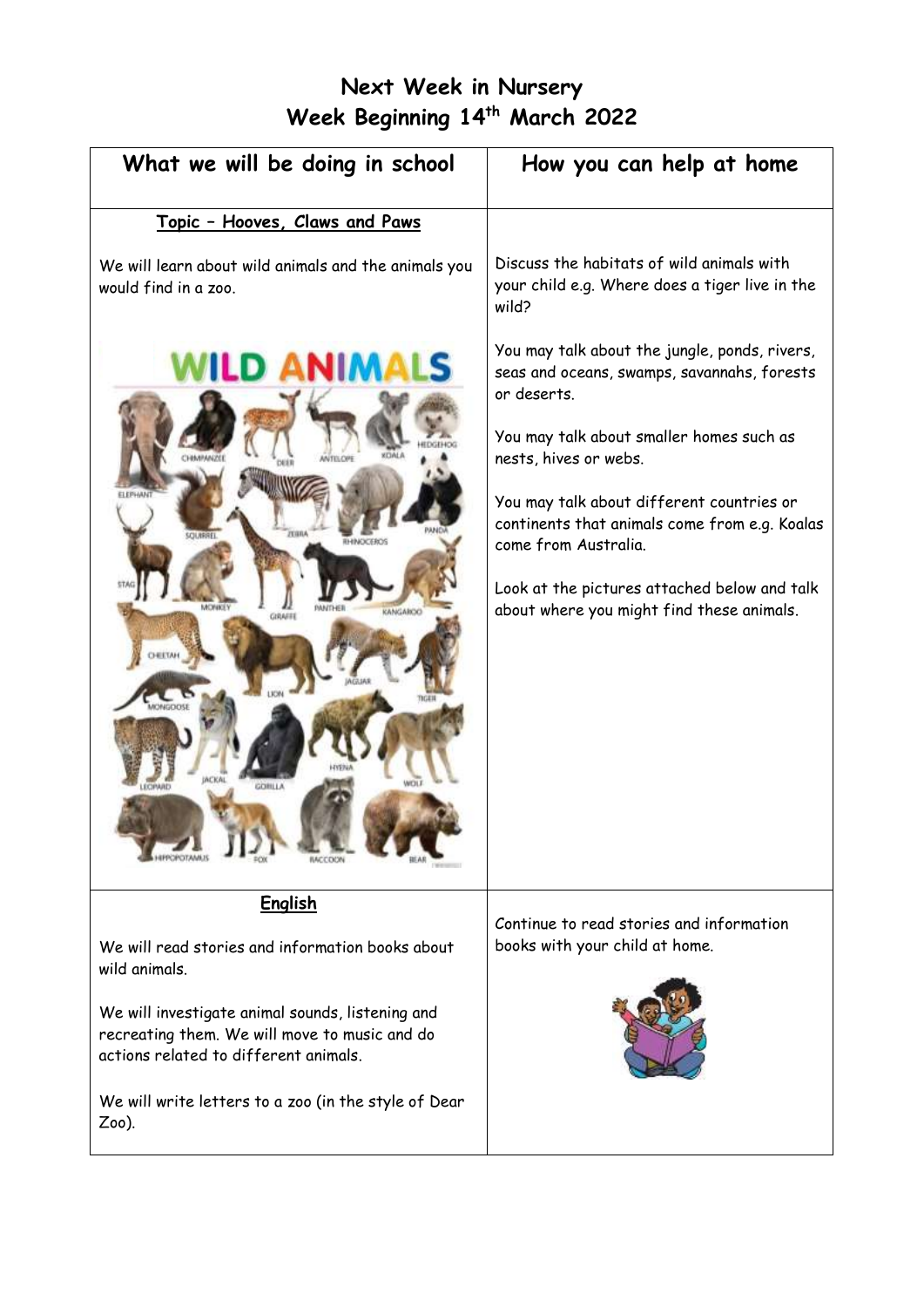| Week Beginning 14th March 2022                                                                                                            |                                                                                                                                                                                                                                                                                                                                                                     |
|-------------------------------------------------------------------------------------------------------------------------------------------|---------------------------------------------------------------------------------------------------------------------------------------------------------------------------------------------------------------------------------------------------------------------------------------------------------------------------------------------------------------------|
| We will read stories about wild animals, for<br>example, The Tiger Who Came To Tea, The<br>Leopard's Drum and We're Going on a Lion Hunt. | Play I spy with your child, segmenting the<br>word for them, for example, 'I spy, with my<br>little eye, a d-o-g'.                                                                                                                                                                                                                                                  |
| We will introduce the new initial sound 'd'                                                                                               | Make the 'd' sound in almost the same way as<br>the /t/ sound. Place the tip of your tongue on<br>the little ridge on the roof of your mouth<br>just behind your front teeth, then release<br>the tongue, allowing air to rush through your<br>mouth.                                                                                                               |
|                                                                                                                                           | Perhaps you can collect a few items that<br>begin with a 'd' sound to make a 'd sound box'.<br>You could find real objects, toy objects or<br>draw things and put the drawings in the box.<br>Grown-ups can find a box and write an 'd' on<br>it and you place what you find inside.<br>e.g. dog, donkey, dinosaur, dish, door, drum,<br>digger, doll, duck, dummy. |
| Maths<br>We will compare the length of different objects.                                                                                 | Encourage your child to compare the length<br>of different objects, for example, cars or<br>shoes. Who has the longest socks in your<br>family? Can you order socks by length?                                                                                                                                                                                      |
|                                                                                                                                           | Use these words to compare objects:<br>Long, longer, longest<br>Short, shorter, shortest<br>Middle-sized, medium<br><b>School of the Second Second</b>                                                                                                                                                                                                              |

**Next Week in Nursery**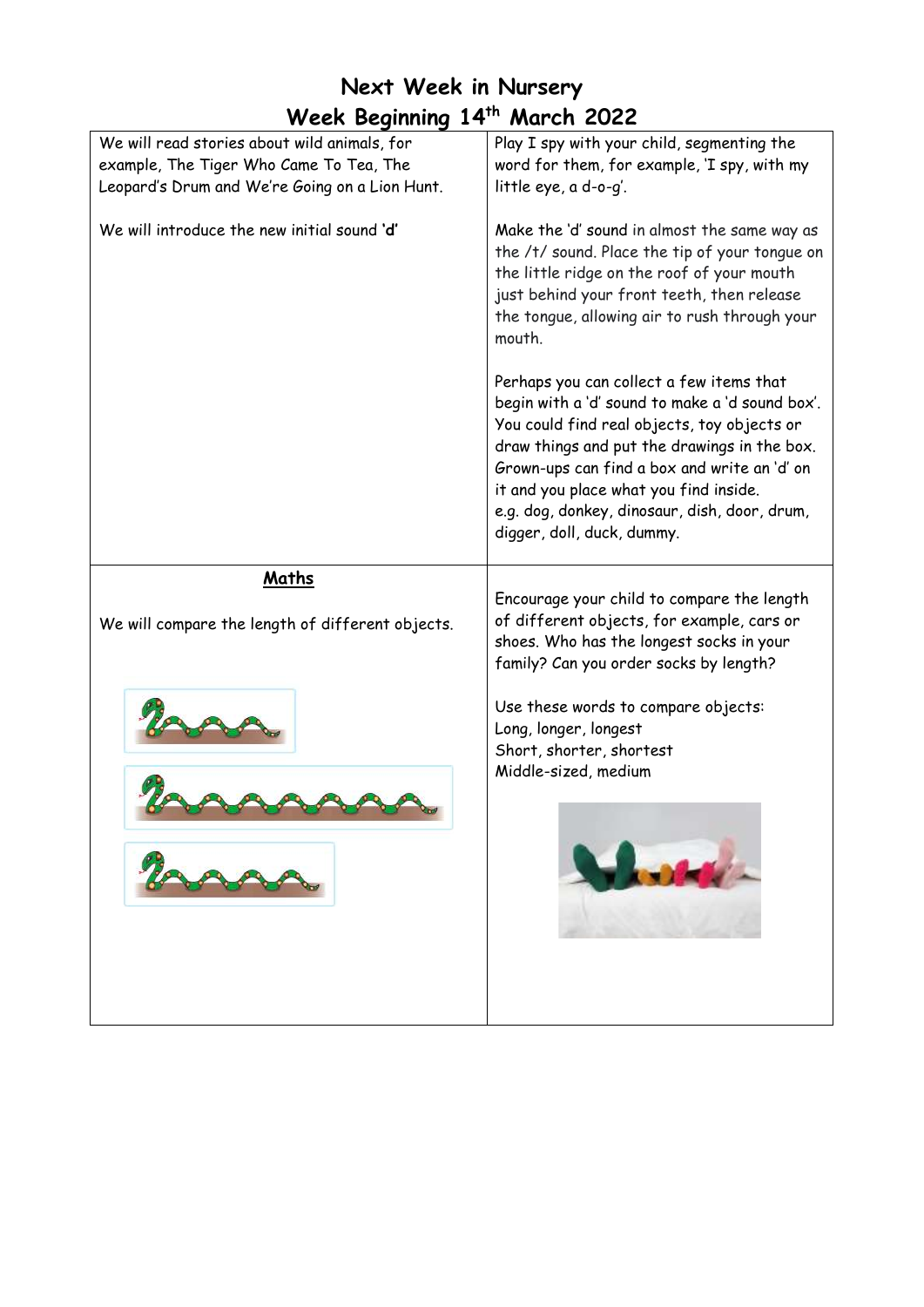## **Next Week in Nursery Week Beginning 14 th March 2022**

#### **Other**

We will move like different animals to music and story.

We will get messy with noodles (snakes!) and a crocodile swamp.

We will learn to take turns playing the game snakes and ladders.

We will celebrate Science Week along with the school and go to a Silly Science Assembly to watch some fun experiments!

We will carry out experiments with coloured water to see how plants soak up water and talk about changes that we observe.

We will carry out the 'Skittles' experiment to see how the colours spread when the sweets get wet.

We will carry out a 'magic milk' experiment.